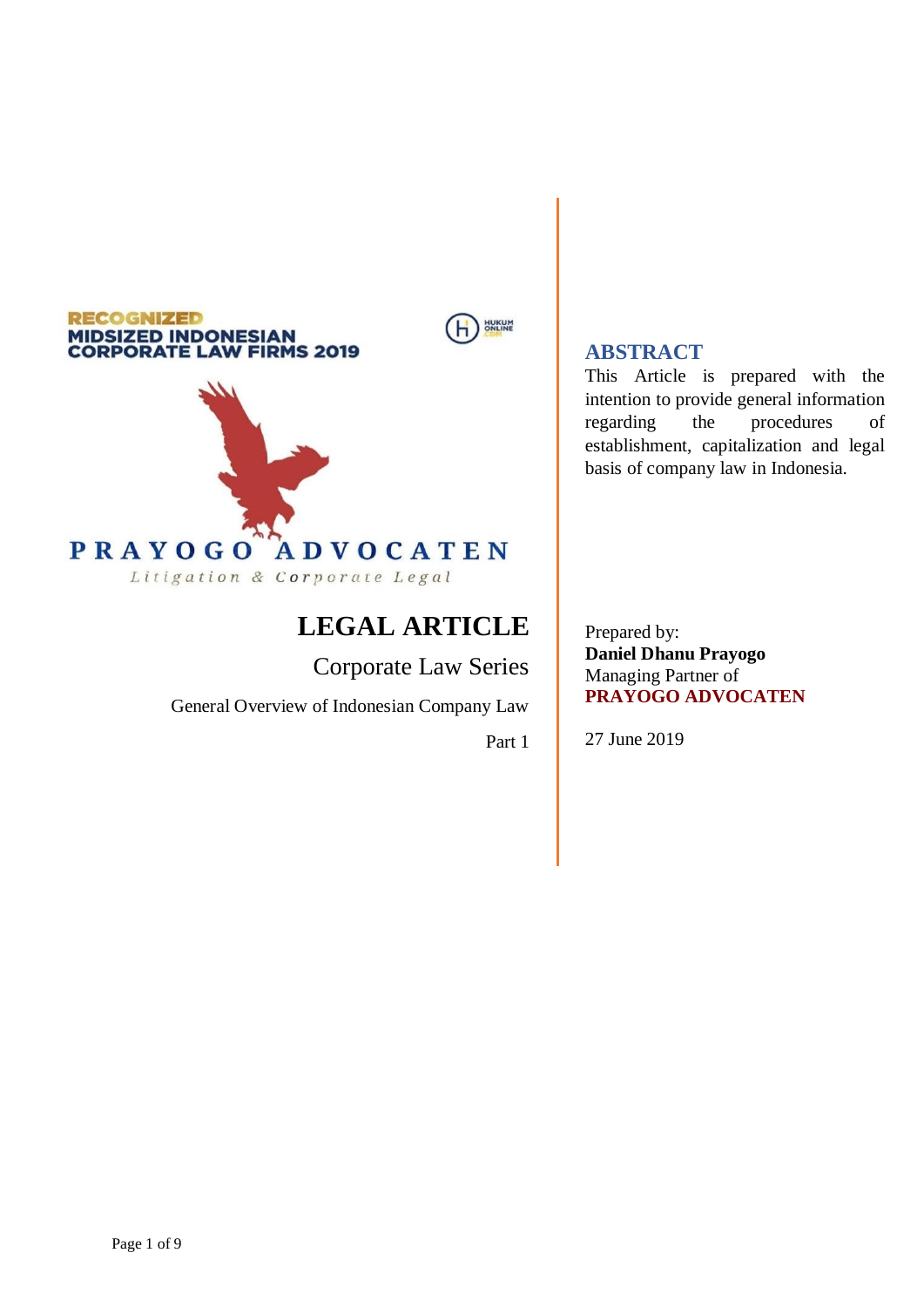# **A GENERAL OVERVIEW OF INDONESIAN COMPANY LAW ~ CORPORATE LAW SERIES ~**

#### **A. BACKGROUND - THE MECHANISM OF COMPANY LAW IN INDONESIA**

In the practice of corporate law in Indonesia, a company can be divided into two types, which are the Legal Entity Businesses and Non-Legal Entity Businesses (or commonly known as Business Entity).

A legal entity recognises the separation of assets between its founders and the established entity, while a business entity does not. Establishing a legal entity requires the approval from several government bodies/agencies, while establishing a business entity are less bureaucratic procedures.

In the Indonesian economic system the most commonly used as business vehicles is a business entity in the form of a small business or an individual business entity.

Regulations governing the business entity in the form of a small business or an individual business entity can be found in the Code of Commerce (*Kitab Undang-Undang Hukum Dagang*/KUHD – *Wetboek van Koophandel*/WvK) and the Civil Code (*Kitab Undang-Undang Hukum Perdata*/KUHPerdata – *Burgerlijk Wetboek*/BW) inherited from Dutch colonialism, which are applied in Indonesia based on the principle of Concordance and most of its legal provisions still prevail.

### **B. CRUCIAL LEGAL TERMS OF INDONESIAN COMPANY LAW**

### **1) The Company Law in General**

According to the Law No. 3 of 1982 regarding The Obligation of Company Registration: Company is any form of business that carries out permanent and continuous business activities and which is established, works and domiciled within the territory of the Republic of Indonesia, and for the purpose of obtaining profits.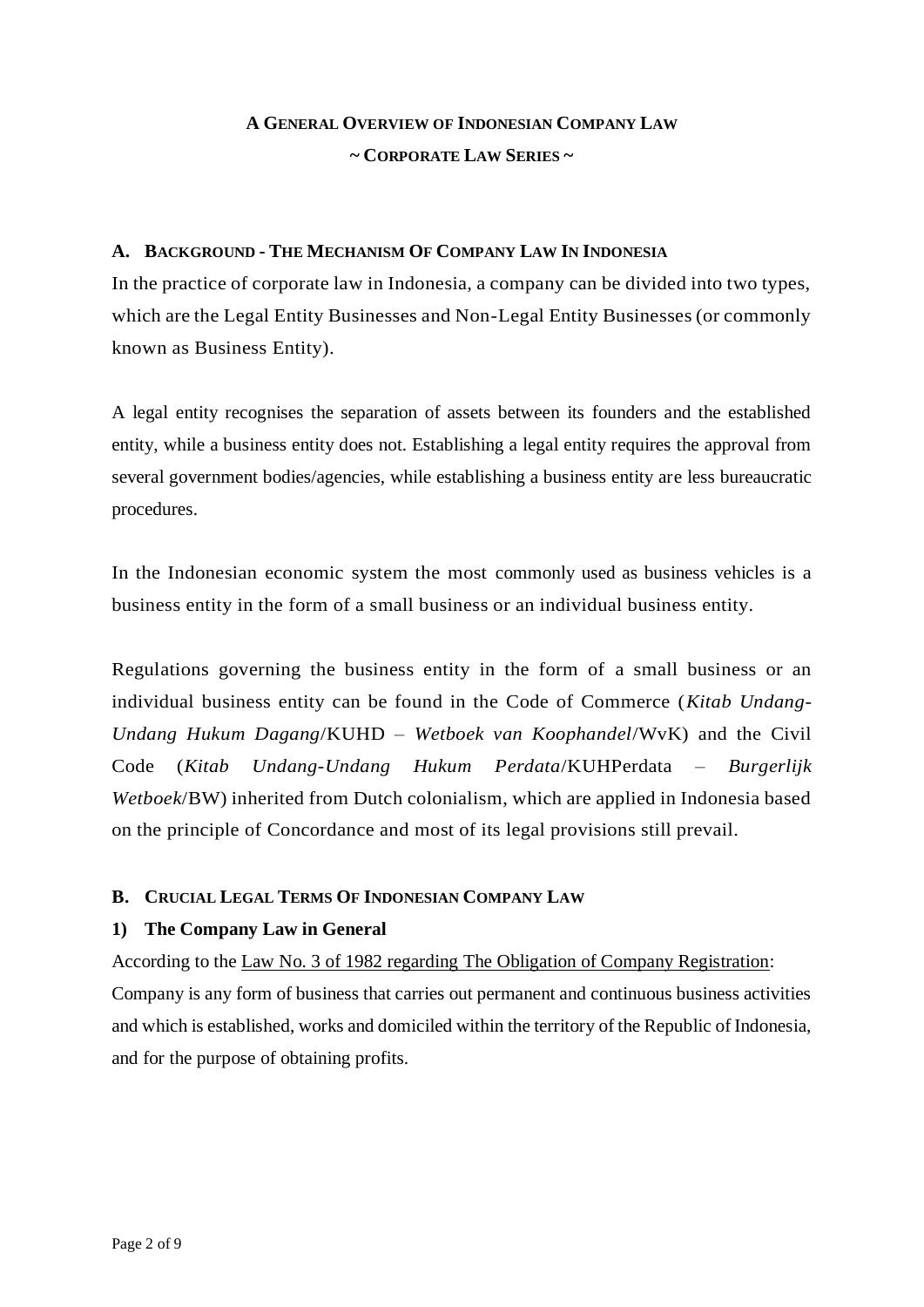### According to the Law No. 8 of 1997 regarding Company's Document:

Company is any form of business that carries out permanent and continuous business activities with the aim of obtaining profits, whether held by individuals or business entities in the form of legal entities or non-legal entities, which are established and domiciled within the territory of the Republic of Indonesia.

Meanwhile according to the author, the definition of Company Law is the whole legal rule in various laws and regulations governing the systematics and administration of a company, starting from the incorporation process, legal relationship between the founders and with third parties, until the completion of the procedures for disputes arising in the implementation.

### **2) The Law of Limited Liability Companies (LLC)**

The Indonesian terms for LLC is PT (is short for Perseroan Terbatas).

According to the Law No. 1 of 1995 regarding Limited Liability Companies, which already revoked and replaced by Law No. 40 of 2007, defines the following terms:

Limited Liability Company, hereinafter referred to as the Company, means a legal entity established based on an agreement, in order to conduct business activities with the Company's Authorized Capital divided into shares and which satisfies the requirements as stipulated in this Law and its implementing regulations.

# According to the Law No. 40 of 2007 regarding Limited Liability Companies ("**Indonesian LLC Law or Indonesian Company Law / ICL**"):

Limited Liability Company, hereinafter referred to as the Company, means a legal entity constitutes a capital alliance, established based on an agreement, in order to conduct business activities with the Company's Authorized Capital divided into shares and which satisfies the requirements as stipulated in this Law, and its implementing regulations.

A Limited Liability Company, or officially known as "**Perseroan Terbatas / PT**", comprised of shares and must be established by minimum of two shareholders as well as a drawn-up Deed of Establishment ("**DoE**") that is executed before a Public Notary which includes the company's Articles of Association.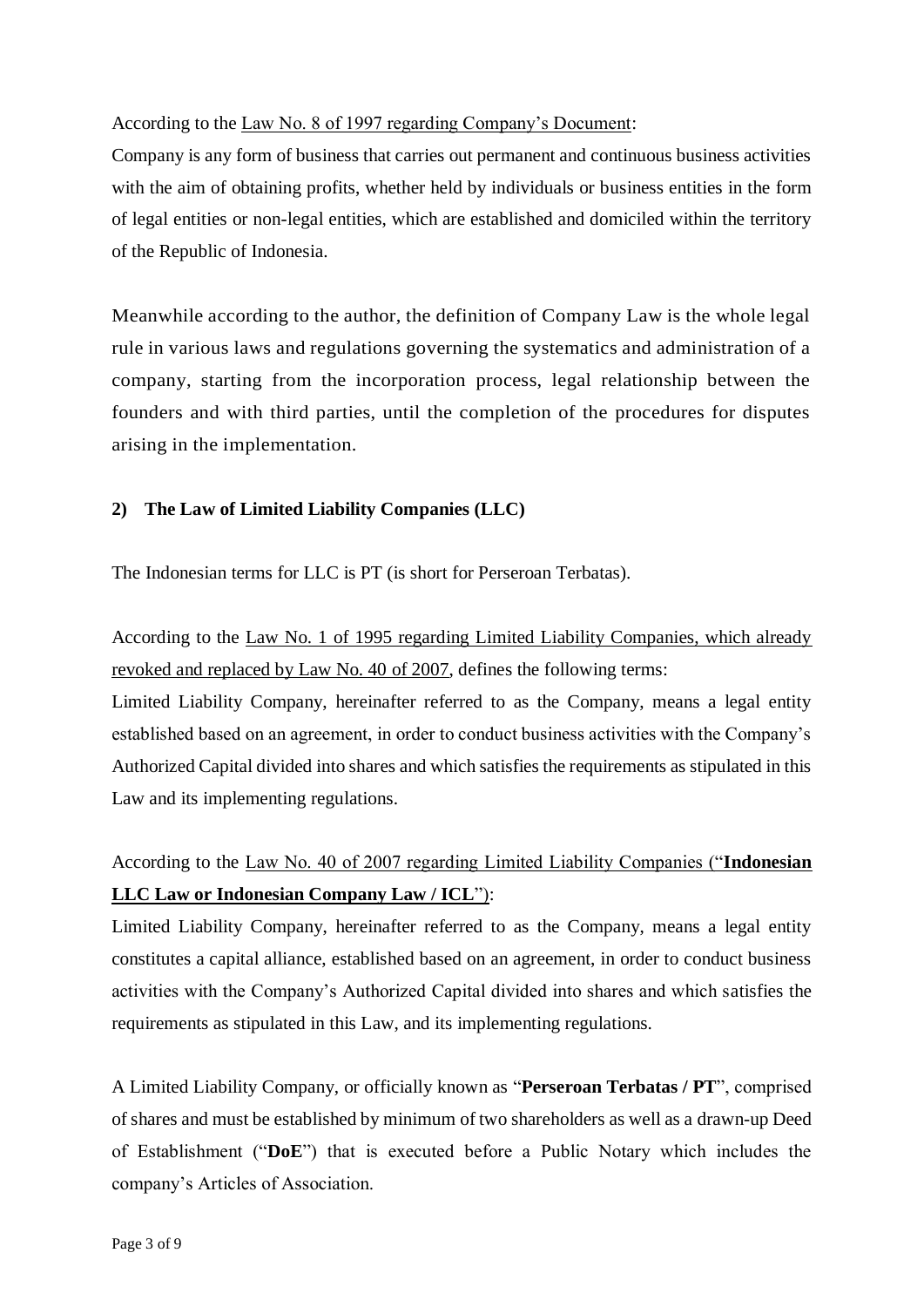Once the DoE is approved by the Minister of Law and Human Rights, the PT officially gains its status as a legal entity in Indonesia.

The most common categories of PT are:

- 1) Wholly owned by Indonesian Individuals or Legal Entities (commonly known as "**PT Lokal**");
- 2) Wholly or partially owned by Foreign Investors (commonly known as "**PT** *Penanaman Modal Asing* **/ PT PMA**"); and
- 3) Wholly or partially owned by the State, categorised as a State-Owned Enterprises (commonly known as "**BUMN Persero**").

A PT can be established in the form of a **privately-owned** company or a **publicly listed** company. A privately-owned company can voluntarily transform itself into a publicly listed company and vice-versa by following the requirements as set out in the Capital Market Law (Law No. 8 of 1995 on Capital Market) and its implementing regulations.

However, a privately-owned company can automatically transform into a Public Company (eventhough not being listed) if it has fulfilled the minimum requirement of 300 shareholders and IDR 3 billion on its paid-up capital.

A Public Company does not need to be listed at the Indonesian Stock Exchange. However, it must be registered at the Financial Services Authority (officially known as "*Otoritas Jasa Keuangan* / **OJK**").

#### **C. THE MOST COMMON FORMS OF BUSINESSES IN INDONESIA**

Based on various laws and regulations governing the systematics of companies in Indonesia, various forms of business entities can be found in Indonesia, as follows:

#### **1) Legal Entities**

- 1. Limited Liability Company (officially known as "*Perseroan Terbatas* **/ PT**");
- 2. Cooperatives (officially known as "*Koperasi*");
- 3. Foundation (officially known as "*Yayasan*");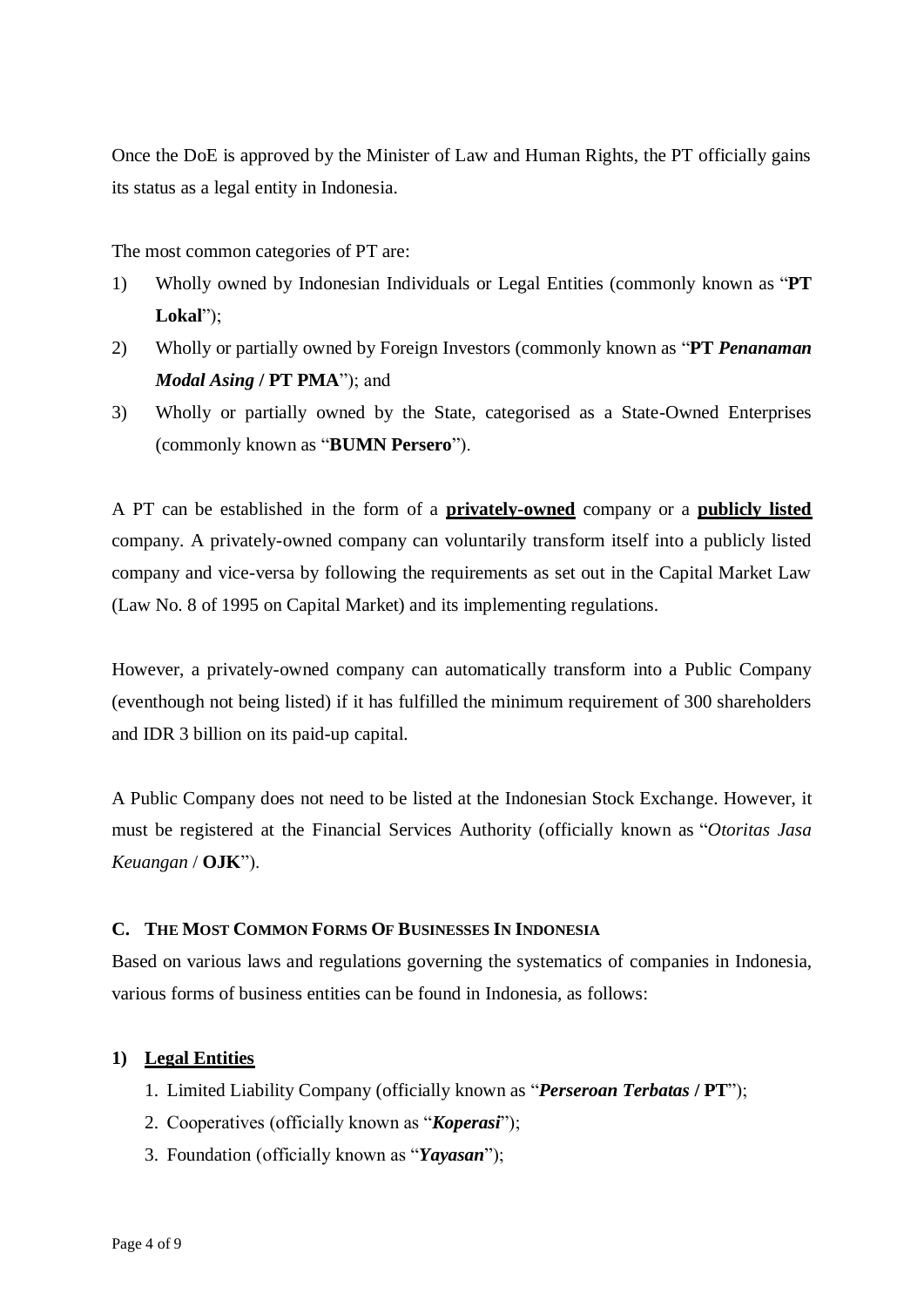- 4. SOE in the form of PT; and
- 5. Pension funds (officially known as "**Dana Pensiun**").

### **2) Business entities**

- 1. Civil Partnerships / *Persekutuan Perdata* (*Maatschap*);
- 2. Firms / *Firma* (*Venootschap Onder Firma*);
- 3. Limited Partnerships / *Persekutuan Komanditer* (*Commanditaire Venootschap* **/ CV**);
- 4. Any form of Individual Business Entity, such as Trading Businesses (commonly known as "*Perusahaan Dagang*/**PD**"); and
- 5. Other forms of business, including Foreign Trade/Services Representative Office who are domiciled and operating their businesses in the territory of the Republic of Indonesia.

From the abovementioned legal entities, PT is the most commonly used as a business vehicles in Indonesia, while CV and Individual Businesses are the most commonly used business entities in Indonesia.

### **D. INCORPORATION OF LOCAL PT / LLC IN INDONESIA**

### **1) The Deed of Establishment ("DoE")**

A PT must execute its DoE and Articles of Association through a notarial deed in Bahasa Indonesia.

## **2) The Articles of Association ("AoA")**

An AoA must include the following minimum provisions:

- The company's name and domicile/headquarters;
- Business activities and objectives;
- Terms of establishment:
- The capital structure which comprises of the amount of authorized capital, subscribed capital, and paid-up capital;
- The number of shares and their classifications, including the number of shares allotted to each share class;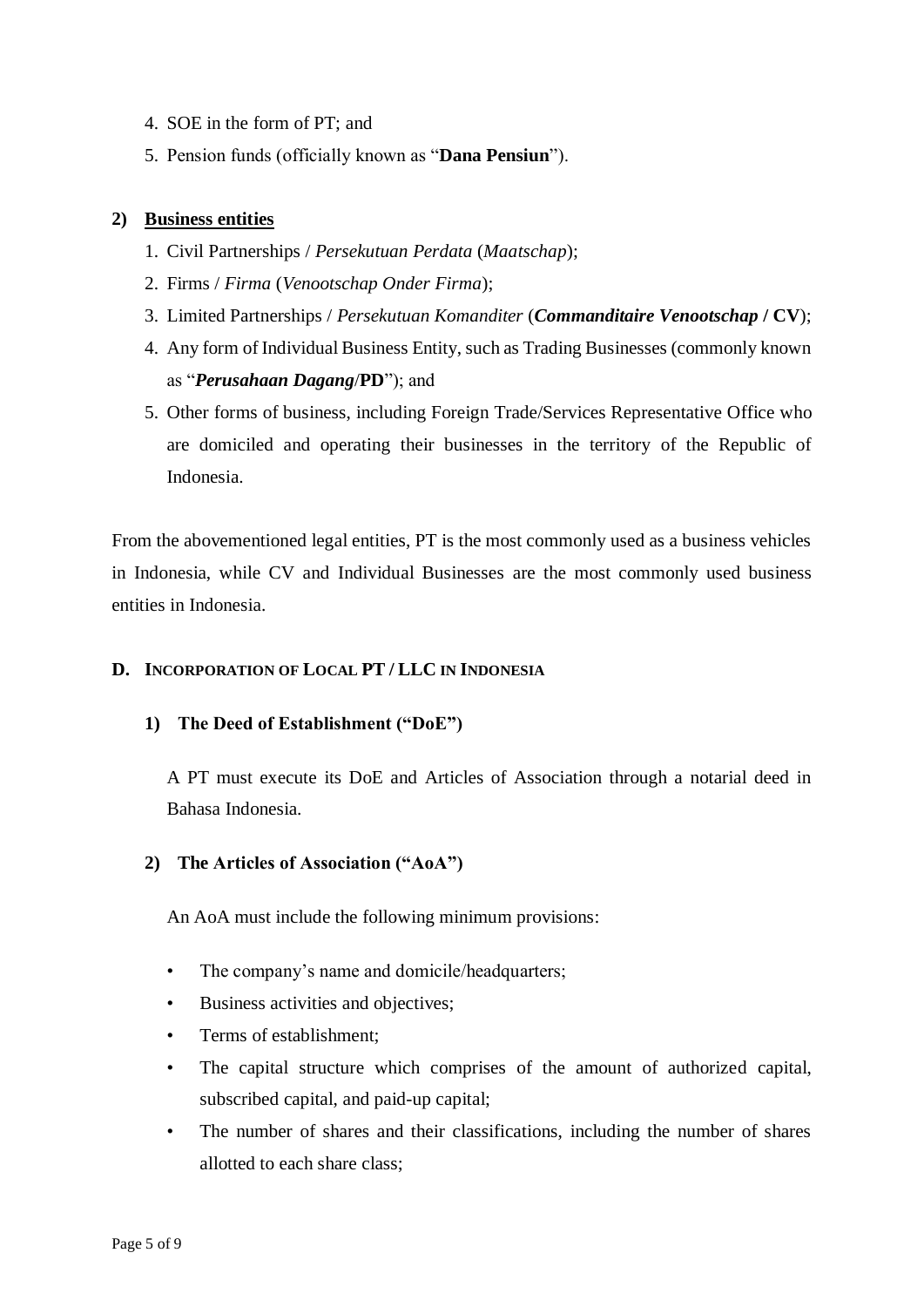- Names and titles of members of the BoC and BoD;
- Determination of the place and procedure to conduct the GMS;
- Procedures for the appointment, replacement, and dismissal of members of the BoC and BoD; and
- Procedures for the use of profits and allocation of dividends.

In addition to these mandatory provisions, the company's AoA may set forth other matters as agreed by the shareholders, so long as these are consistent with Indonesian law.

A PT must amend their AoA every time significant changes occur, in particular changes to:

- Company name and/or domicile/headquarter;
- Business objectives or activities;
- Period of incorporation;
- Authorized capital;
- Amounts of subscribed and paid-up capital (share capital reductions);
- Company status from public to private and vice versa;
- Decisions to expand the company's scope of business; and
- Any other important events.

### **3) The Approval from the Minister of Law and Human Rights**

The Minister of Law and Human Rights ("MOLHR") has superior authority in giving an approval to the establishment of a PT in Indonesia.

MOLHR also has authority to approve any amendments to the AoA which made by the GMS.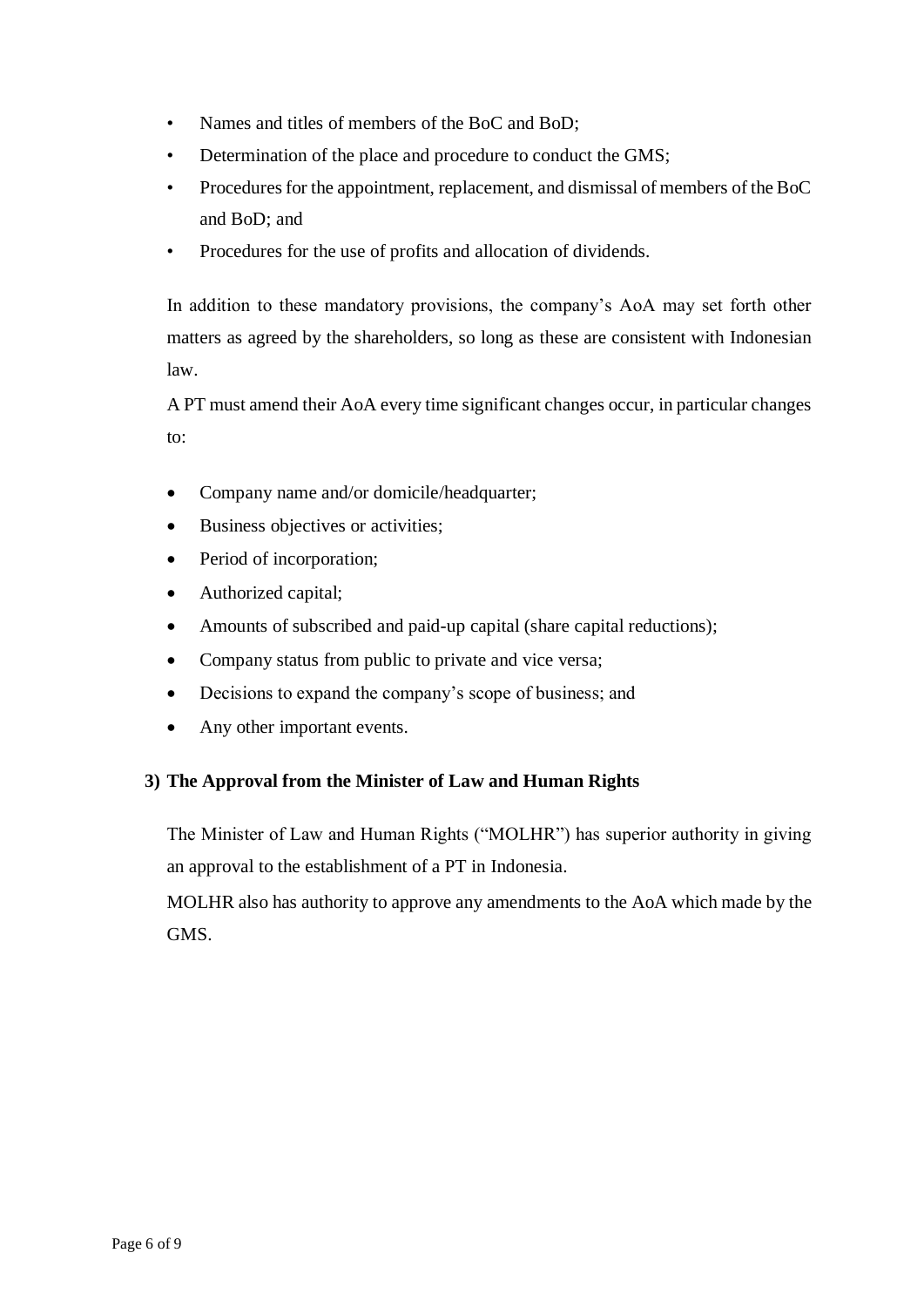#### **4) Company's Permits or Licenses**

After obtaining approval from the MOLHR, the PT must then obtain appropriate permits or licences before it commences production/operation, which includes the following:

- 1. Certificate of Domicile (*Surat Keterangan Domisili Perusahaan*/SKDP). However this kind of domicile letter was no longer required in Jakarta according to the recent Publication from the local government officials No. 27 of 2019 dated 26 April 2019;
- 2. Taxpayer Registration Number (*Nomor Pokok Wajib Pajak*/NPWP); and
- 3. Any relevant and required business licenses as governed by Indonesian Business Fields Classification (*Klasifikasi Baku Lapangan Usaha Indonesia/*KBLI).

The applications of business licenses can be submitted to the new system called OSS (short for Online Single Submission), which just been released by the government in June 2018, as regulated under the Government Regulation Number 24 of 2018 regarding Electronically Integrated Business Licensing Services.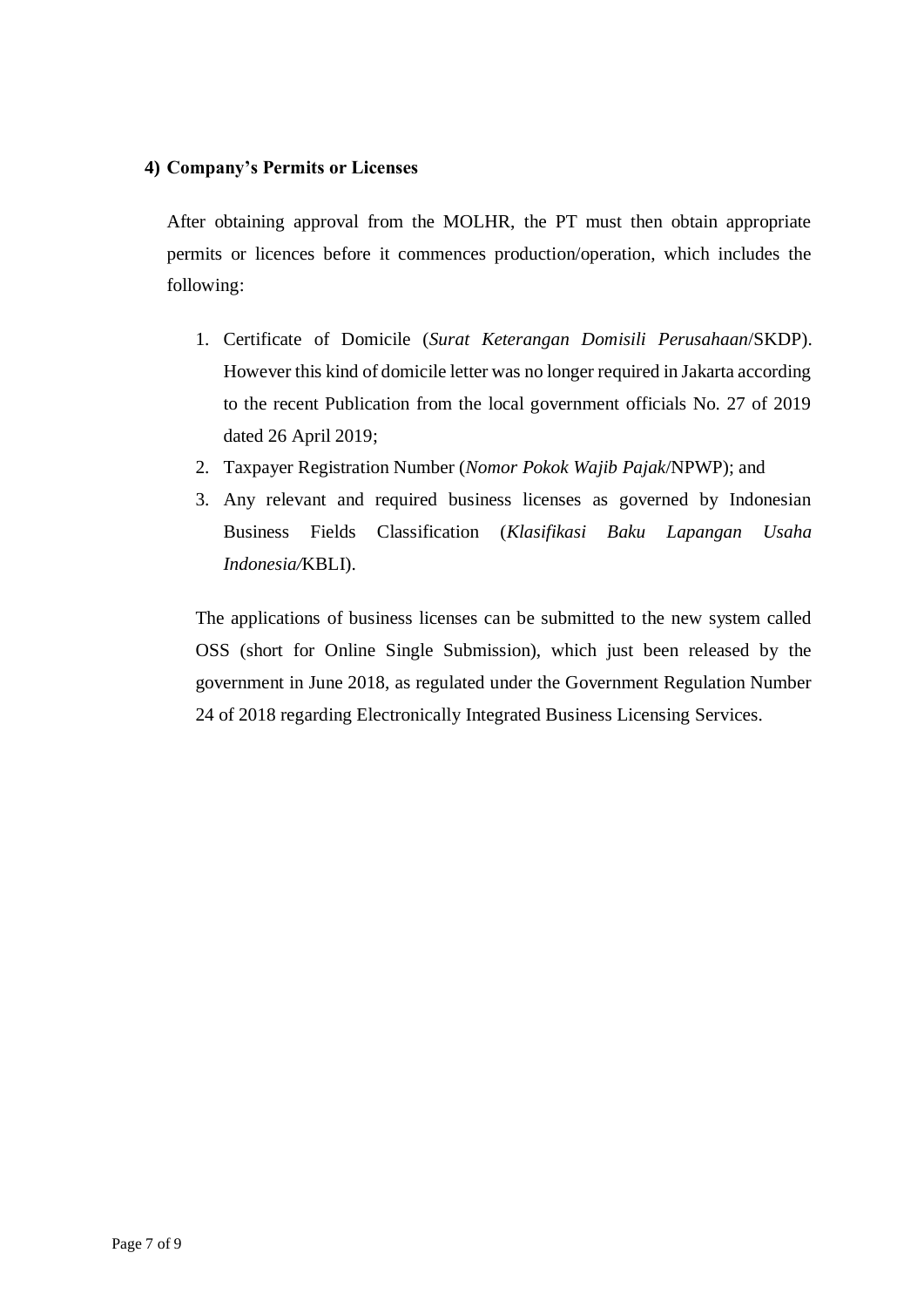#### **Key legislations**:

- Indonesian Code of Commerce (*Kitab Undang-Undang Hukum Dagang*/**KUHD** – *Wetboek van Koophandel*/WvK);
- Indonesian Civil Code (*Kitab Undang-Undang Hukum Perdata*/**KUHPerdata** – *Burgerlijk Wetboek*/BW);
- Law No. 40 of 2007 regarding Limited Liability Companies (Indonesian Company Law);
- Law No. 25 of 1992 regarding Cooperatives, which already revoked by Law No. 17 of 2012;
- Law No. 16 of 2001 regarding Foundation, which amended by Law No. 28 of 2004;
- Law No. 19 of 2003 regarding State Owned Enterprises;
- Law No. 11 of 1992 regarding Pension Funds;
- Minister of Trade Regulation No. 76 of 2018 regarding The Implementation of Business Registration; and
- Government Regulation No. 24 of 2018 regarding Integrated Online Submission of Business Licensing Services.

#### **Citations:**

- Related laws and regulations;
- Adrian Sutedi, Buku Pintar Hukum Perseroan Terbatas, Jakarta: Raih Asa Sukses, 2015;
- M. Yahya Harahap, Hukum Perseroan Terbatas, Jakarta: Sinar Grafika, 3rd Edition, 2011;
- Ahmad Yani & Gunawan Widjaja, Perseroan Terbatas, Rajawali Press, Jakarta, 2000;
- Binoto Nadapdap, Hukum Perseroan Terbatas, Permata Aksara, Jakarta, 2012;
- Gunawan Widjaja, 150 Tanya Jawab tentang Perseroan Terbatas, Forum Sahabat, Jakarta, 2008;
- Munir Fuady, Pengantar Hukum Bisnis, Citra Aditya Bakti, Bandung, 2002;
- H.M.N. Purwosutjipto, Pengertian Pokok Hukum Dagang Indonesia, Djambatan, Jakarta, 1999;
- Doing Business 2019, Training for Reform Economy Profile Indonesia. Retrieved from: [https://www.doingbusiness.org/content/dam/doingBusiness/country/i/indonesia/IDN.pdf;](https://www.doingbusiness.org/content/dam/doingBusiness/country/i/indonesia/IDN.pdf)